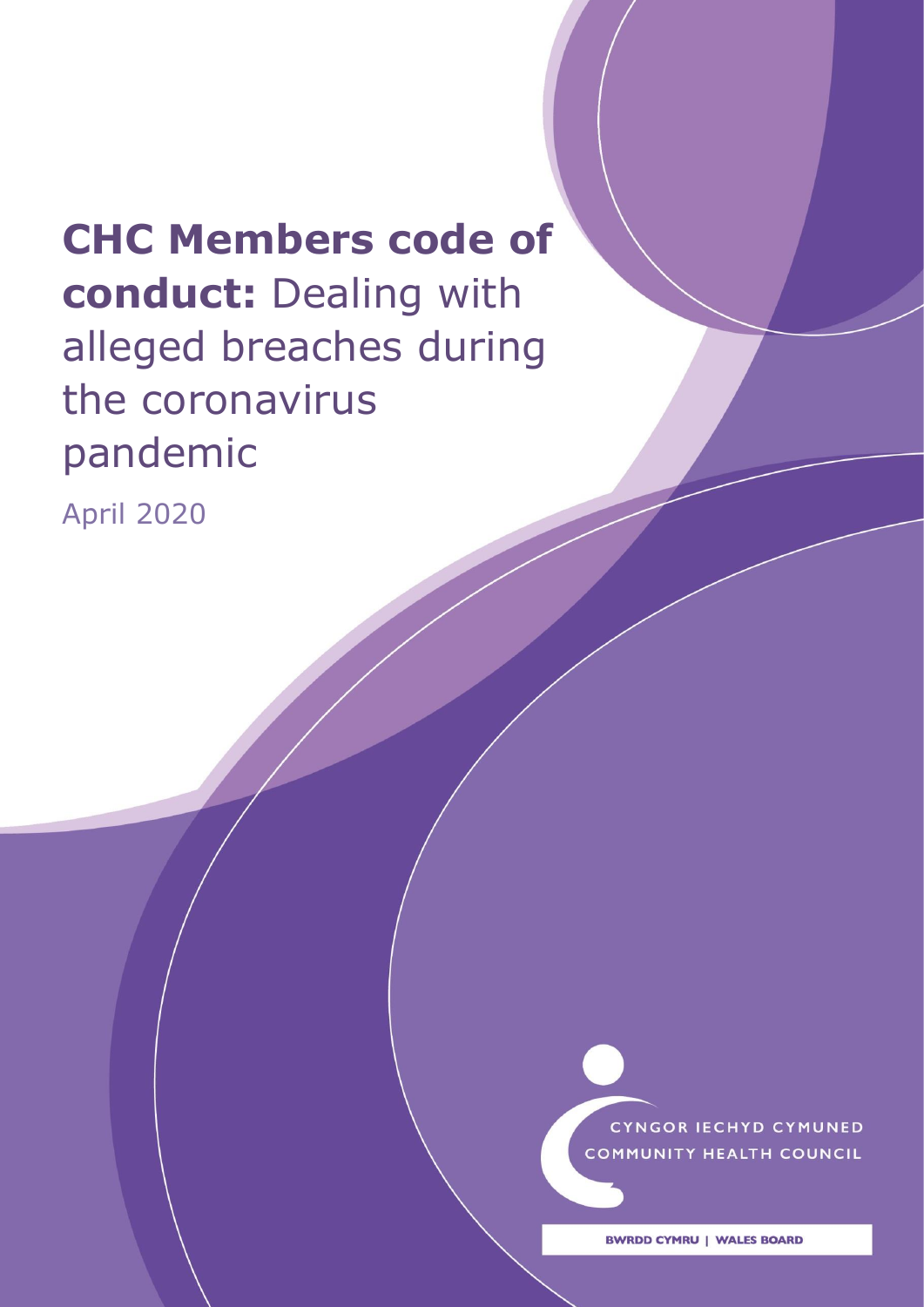# **Dealing with alleged breaches of the CHC Member's Code of Conduct during the coronavirus pandemic**

Like all public bodies in Wales, the way we work and carry out our activities has changed in response to the coronavirus pandemic.

We will do our very best to respond to any concerns about an alleged breach of the CHC member's code of conduct in a timely way. However, during this time our resources may be stretched, and some of our staff and members may not be available.

This means that the time it takes to investigate a complaint about a member may take longer than usual.

It also means that no hearings or appeal hearings will be held physically. They may be held virtually using video conferencing technology where this is appropriate.

Sometimes members may make a mistake or breach the code of conduct. Where this is minor and the member recognises their mistake they should be offered support and advice, if necessary appropriate learning and development should be put in place.

Such breaches should be addressed quickly and informally by the CHC Chair and senior member of CHC staff.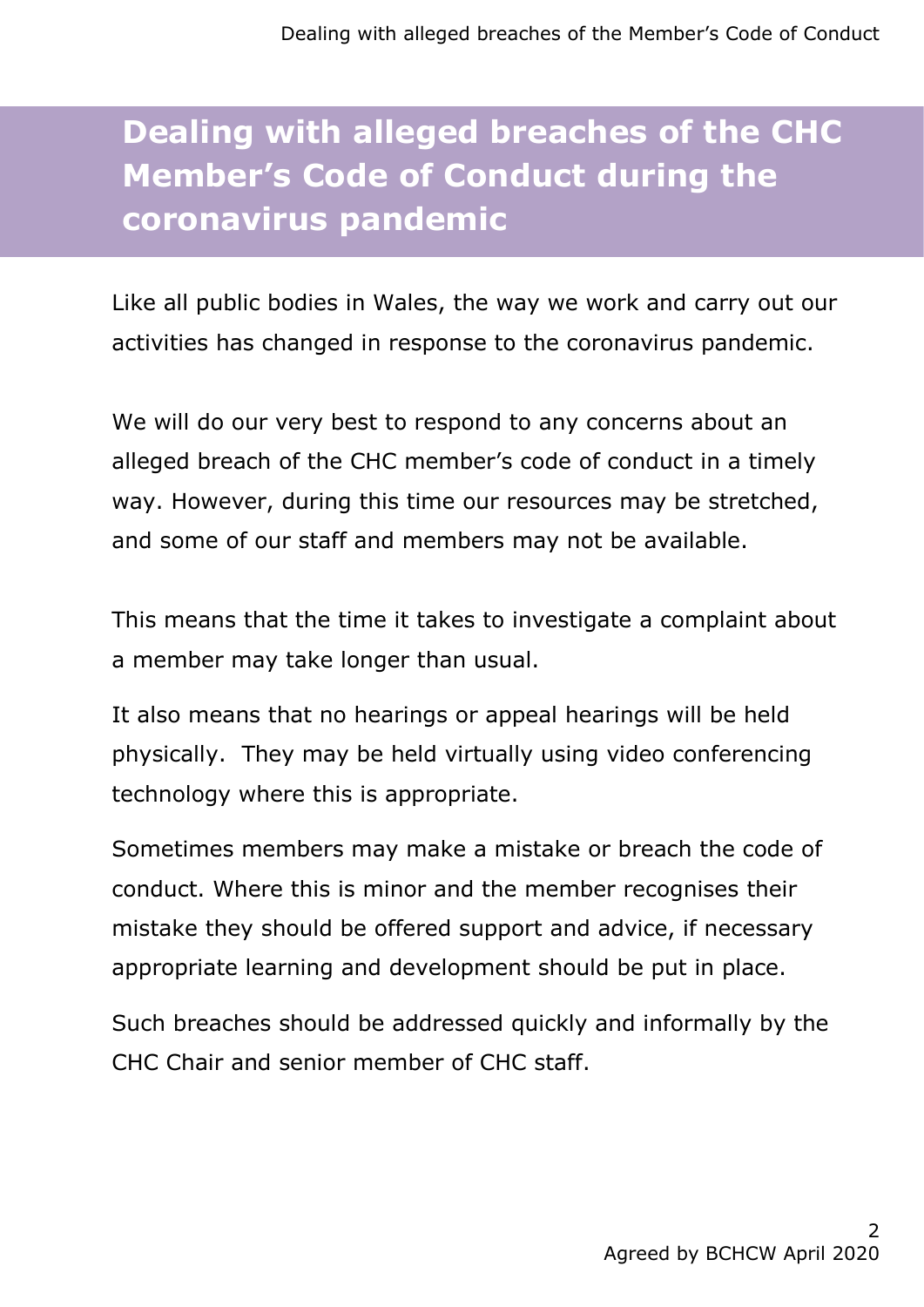The member assessment will give a further opportunity for the member to reflect on the incident and what they have learnt as a result.

The following policy applies in cases where:

- a breach of a more serious nature is alleged e.g. with the potential to bring the CHC into disrepute or,
- there is an alleged repeat of similar minor breaches despite the offer of support or development opportunities or,
- if the member does not accept or agree that there has been a breach.

**THIS POLICY APPLIES TO ALL CHC MEMBERS, INCLUDING CO-OPTED MEMBERS.**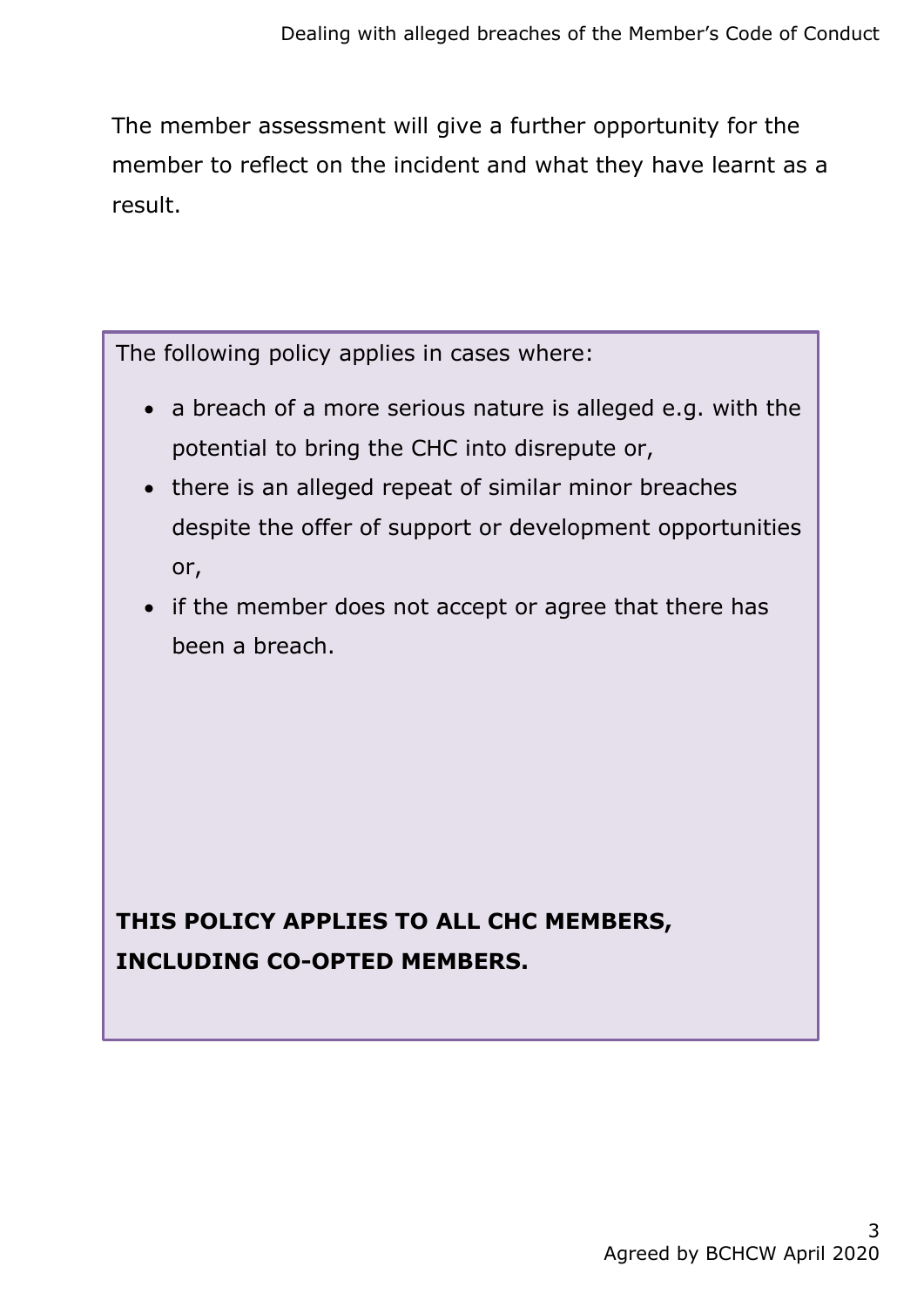# **Alleged breach by a CHC member during the coronavirus pandemic**

#### **Investigation**

With agreement from the Chair, the Chief Officer of the relevant CHC will commission an investigation. This will be conducted by someone within the CHC movement separate to the incident and not otherwise involved in the code of conduct procedure.

It may take us longer to appoint an Investigating Officer. If this happens we will let everyone involved know.

We will do our very best to respond to any concerns in a timely way. However, during this time our resources may be stretched, and some of our staff and members may not be available.

The investigation shall seek to identify the facts surrounding any alleged breach (es) including hearing directly from the member. Wherever possible, the investigating officer will speak to people by teleconference or videoconference instead of meeting them faceto-face.

It is not the role of the Investigating Officer to make any judgement about the case but only to produce a factual report. It may take the Investigating Officer longer to write the report during this period. If this is the case, we will let everyone involved know.

In exceptional circumstances and following consultation between the Chief Officer of the relevant CHC and the Board of Community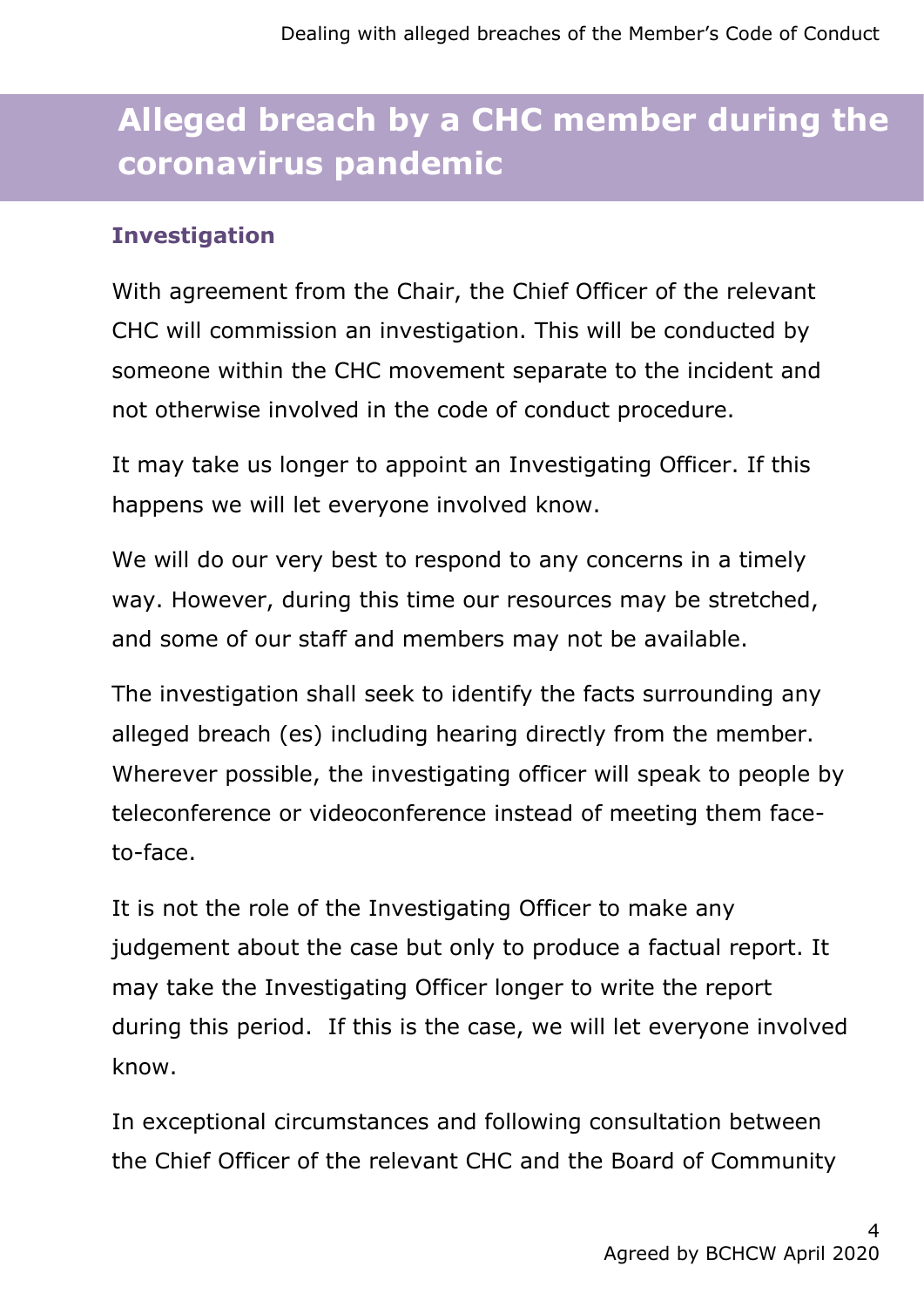Health Councils in Wales (the Board of CHC's), the Board of CHC's may recommend to the Welsh Ministers that a temporary suspension of the member is appropriate. Where the member was appointed by 3<sup>rd</sup> sector or Local Authority this recommendation can only be made after consulting the relevant appointing body.

The findings of the Investigating Officer's report shall be considered by the Chief Officer of the CHC who shall determine if there is a case to answer.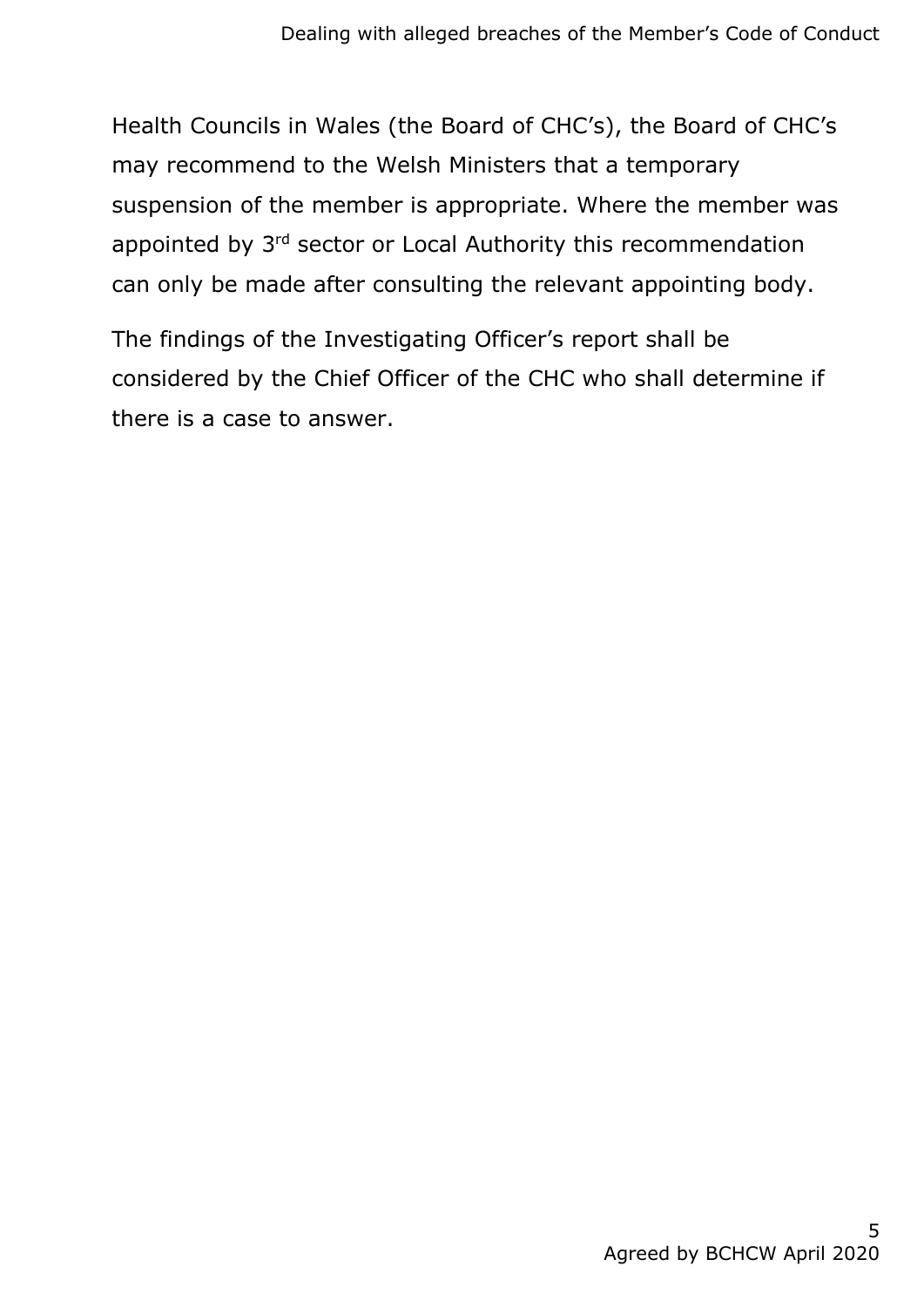## **Code of Conduct hearing**

If it is deemed that there is a case to answer the member may be invited to attend a virtual Code of Conduct hearing using video conferencing facilities. If it is not possible to arrange video conferencing facilities in a way that ensures a fair and confidential hearing then the process will be put on hold until face-to-face meetings are possible.

If it is appropriate to proceed, the virtual hearing will be conducted by a panel consisting of 3 members of the conduct committee.

Should the panel require support with any procedural aspects of the process then a request may be made to the Board of CHC's who will arrange for officer level support to be provided by another CHC.

The member will have the right to be accompanied by a friend or a fellow member not acting in a legal capacity. To ensure everyone is safe during this unprecedented time, we ask all participants to follow government guidance and use the technology made available.

During the virtual hearing the investigating officer will present their report along with supporting evidence. The report and any supporting evidence should be provided to the member 2 weeks in advance by email.

The member (or their friend or fellow member) will have the opportunity to: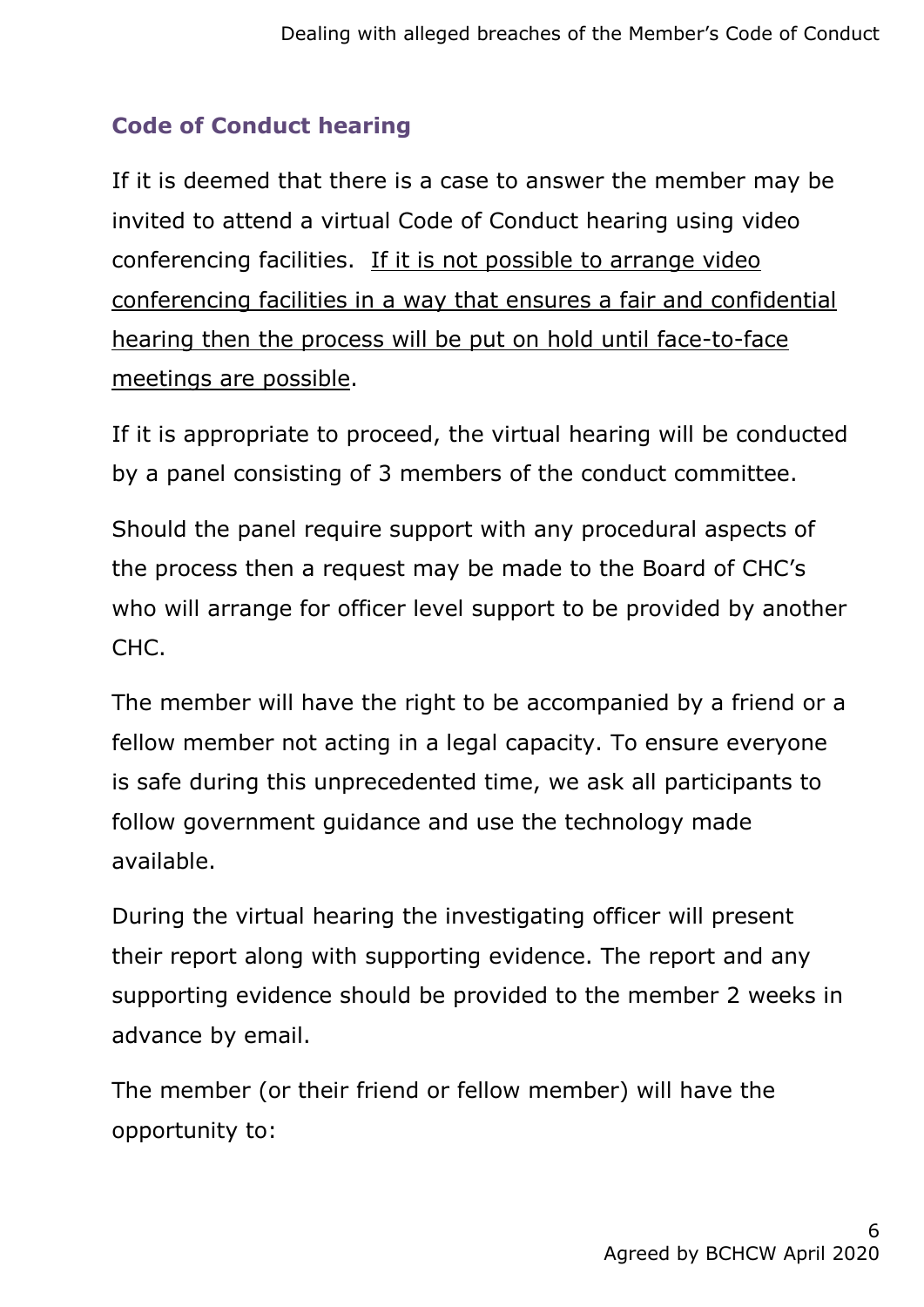- ask questions of the investigating officer or of any witnesses relating to the evidence they present, and
- Present their case and any supporting evidence.

The panel will have the opportunity to ask questions of the member or any witnesses based on the evidence presented.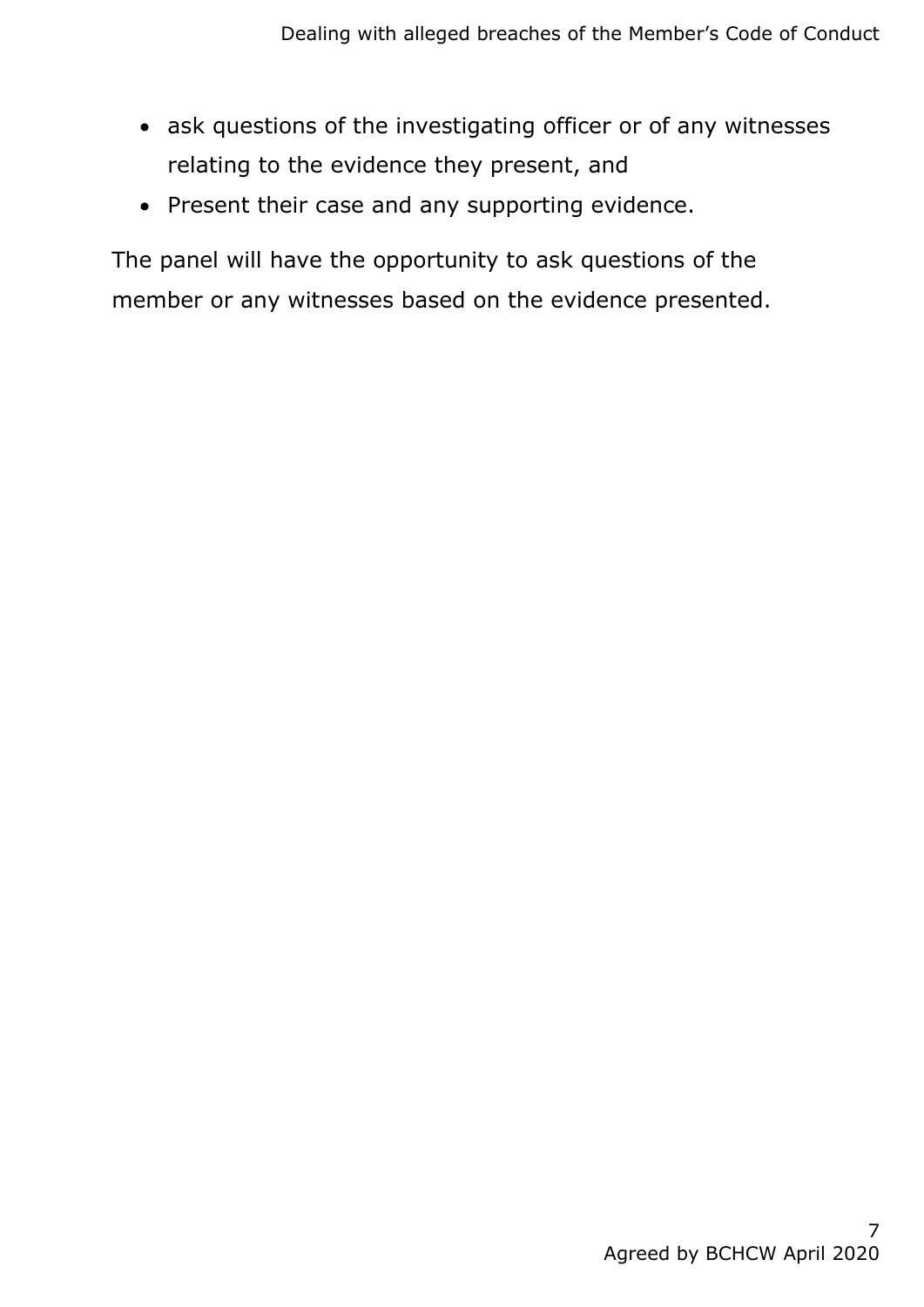#### **Outcome**

Following consideration of the evidence presented the panel will determine if the allegation is upheld.

If the allegation is not upheld then the decision will be communicated to the member as soon as reasonably practicable.

If the allegation is upheld the panel will then go on to determine the appropriate course of action. This might include recommendations for learning and development and in these circumstances the member will be informed of the outcome and asked to confirm their agreement to the recommended programme of learning and development.

If the panel do not deem that learning and development would be appropriate or successful, or should the member refuse to undergo the recommended course of learning and development, the panel will consult with the Executive Committee (but excluding the Chair of the CHC) as to whether the Board of CHCs should be asked to consider making a recommendation to the Welsh Ministers that the member's membership of the CHC should be terminated.

The outcome will be communicated to the member in writing at this stage and in the event that the CHC intends to ask the Board to consider making a recommendation to terminate membership, then the member will also be informed of this intention and given the opportunity to appeal in accordance with the Appeal Process below.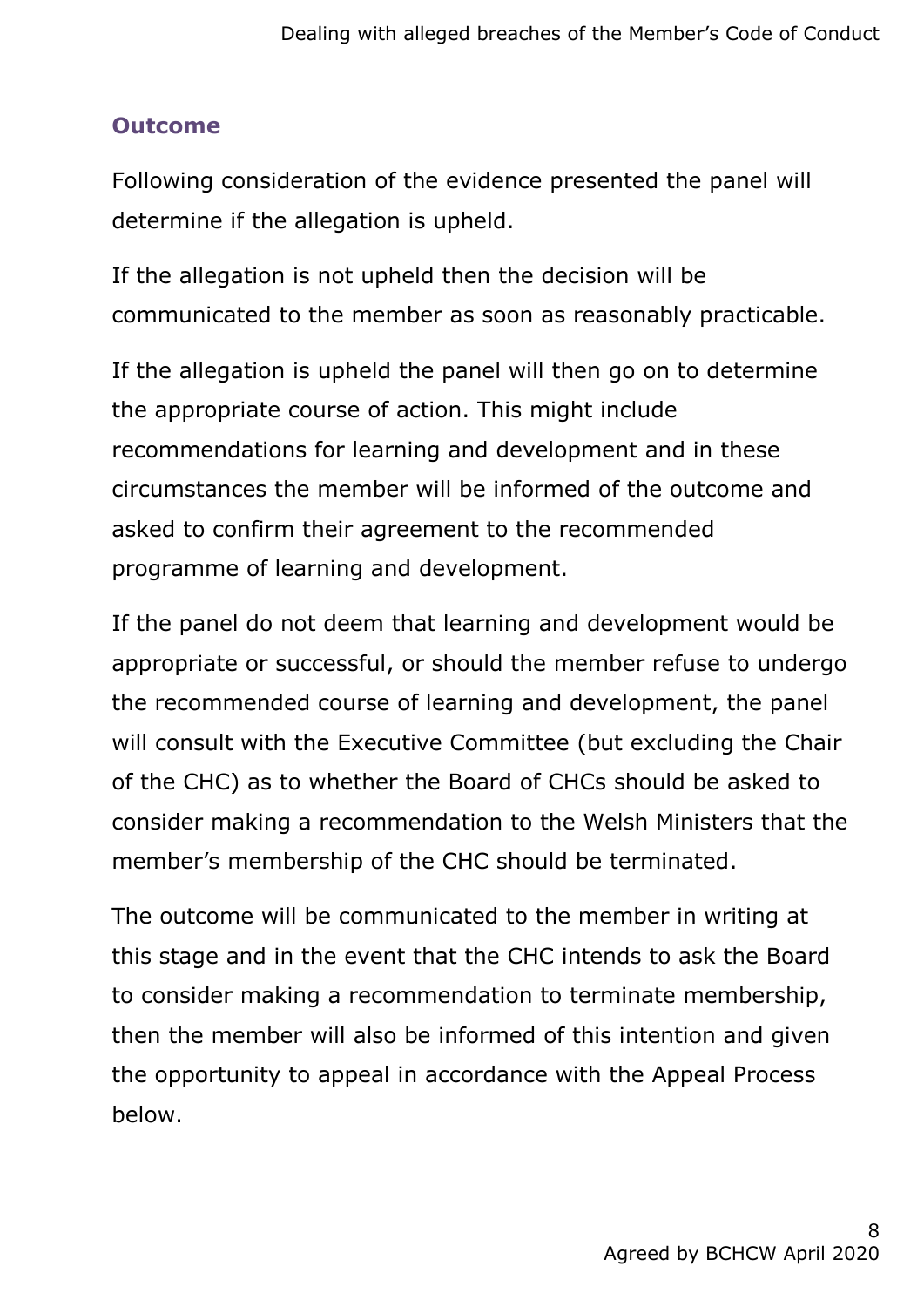### **Appeal process**

A member who wishes to appeal must lodge their intention to appeal within 14 calendar days of receiving written notification of the outcome.

This notification of intention to appeal should indicate the grounds on which this appeal is based.

The member may appeal against the decision of the panel to uphold some or all of the allegations or any consequent action by the CHC, including a request to the Board of CHC's to consider making a recommendation to the Welsh Ministers to terminate membership.

The appeal should be explicit as to the grounds of appeal and whether this is an appeal against the judgement of the panel, any consequent action determined by the CHC, or against any procedural aspect of the investigation and hearing itself.

A virtual appeal panel will be appointed and the administrative arrangements put in place within 14 calendar days and wherever possible the appeal heard within 28 calendar days of the notification of appeal being received.

If this is not possible due to the current circumstances we will inform everyone involved. The virtual appeal panel will consist of the chair of the CHC along with 2 board members who have not previously been involved in the process.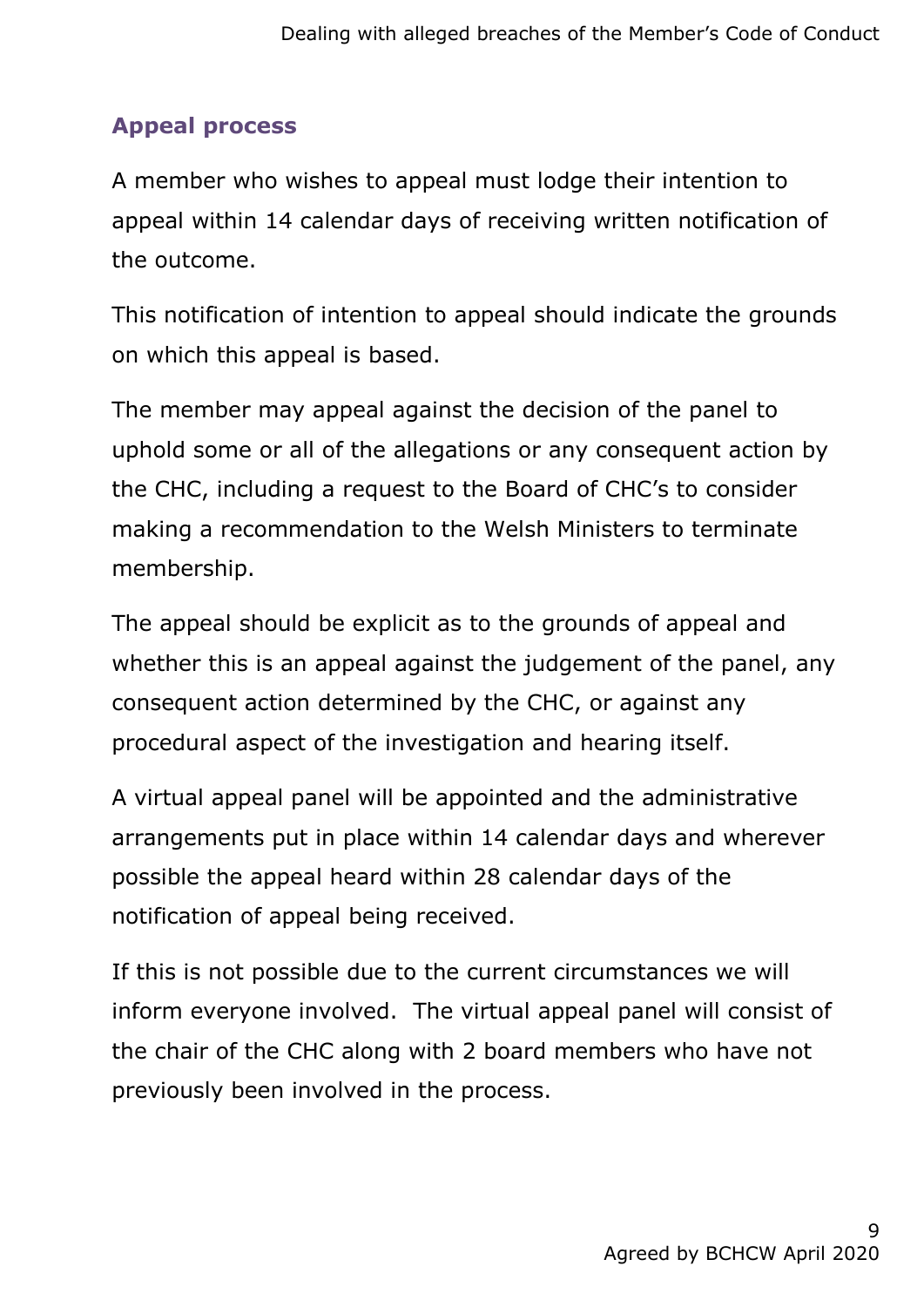In exceptional circumstances it may be necessary to extend this deadline with the agreement of both parties but every effort should be made to hear the appeal promptly.

Should the appeal panel require support with any procedural aspects of the appeal then a request may be made to the Board of CHC's who will arrange for officer level support to be provided by another CHC.

The purpose of the appeal is to establish if the decision taken at the Code of Conduct hearing was reasonable in light of the grounds raised by the member. The appeal is not a re-hearing of the original evidence.

The appeal hearing will consider specifically whether the action determined upon by the CHC was fair and reasonable. The appeal hearing may look at whether the procedure was applied correctly.

The appeal will take account of any substantial new information cited in the grounds for appeal.

Both the Chief Officer of the CHC and the member and his/her representative will remain 'virtually' present throughout the proceedings until the panel adjourn to deliberate in private.

The member (or their friend or colleague) shall confirm their grounds of appeal and provide information supporting their case.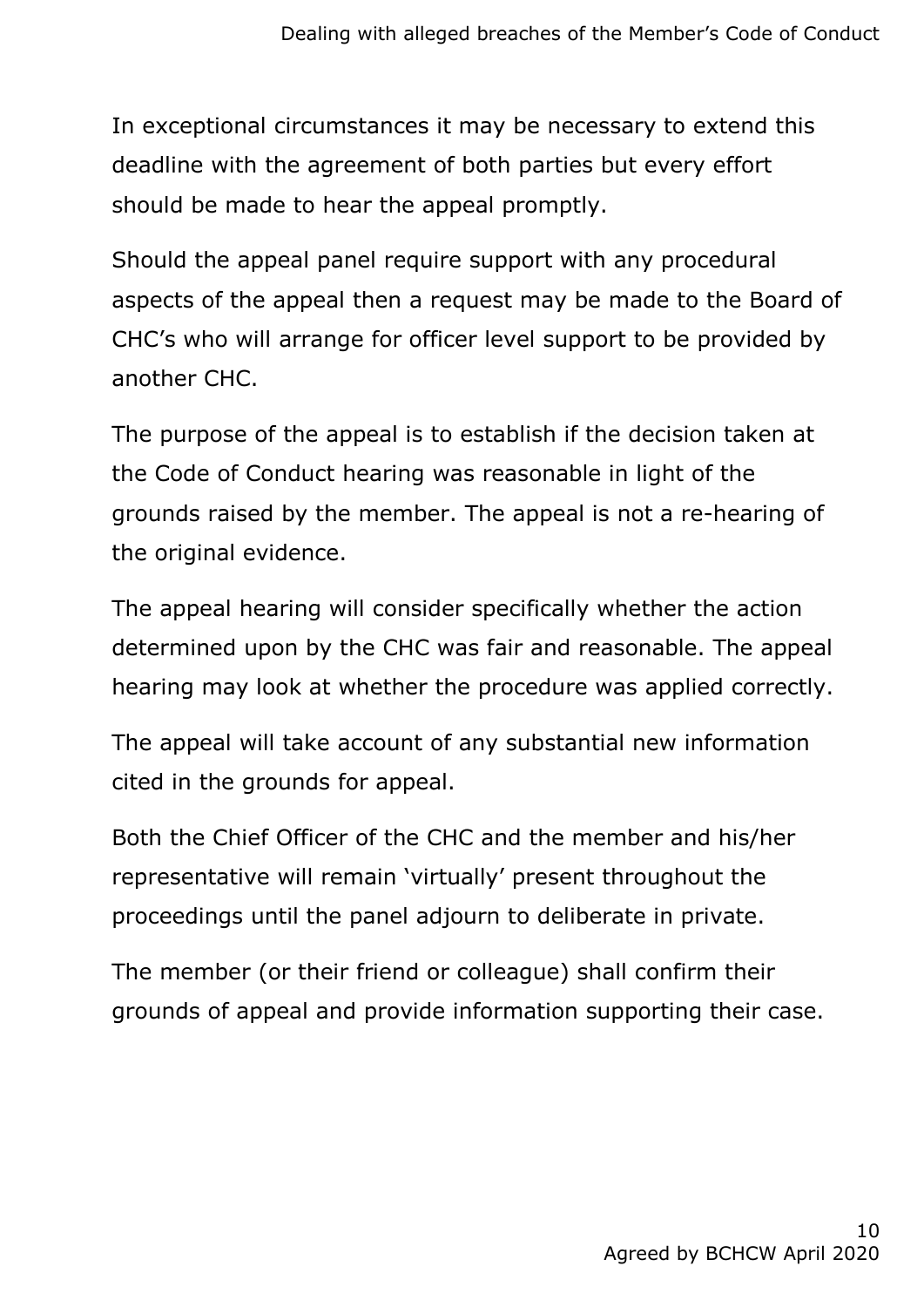# **Questioning**

The Chief Officer will have the opportunity to ask questions of the member.

The appeal panel shall have the opportunity to ask questions of the member.

The members of the appeal panel shall have the opportunity to ask questions of the Chief Officer.

The member (or their friend or fellow member) shall have the opportunity to ask questions of the Chief Officer.

# **Summing up**

The Chief Officer will present the justification for the CHC's decision and will have the opportunity to sum up. The member (or their friend or colleague) will have opportunity to sum up.

New information must not be introduced at this stage by either party.

### **Reaching a decision**

The appeal panel may, at its discretion, adjourn the appeal hearing in order that further information may be sought and reviewed.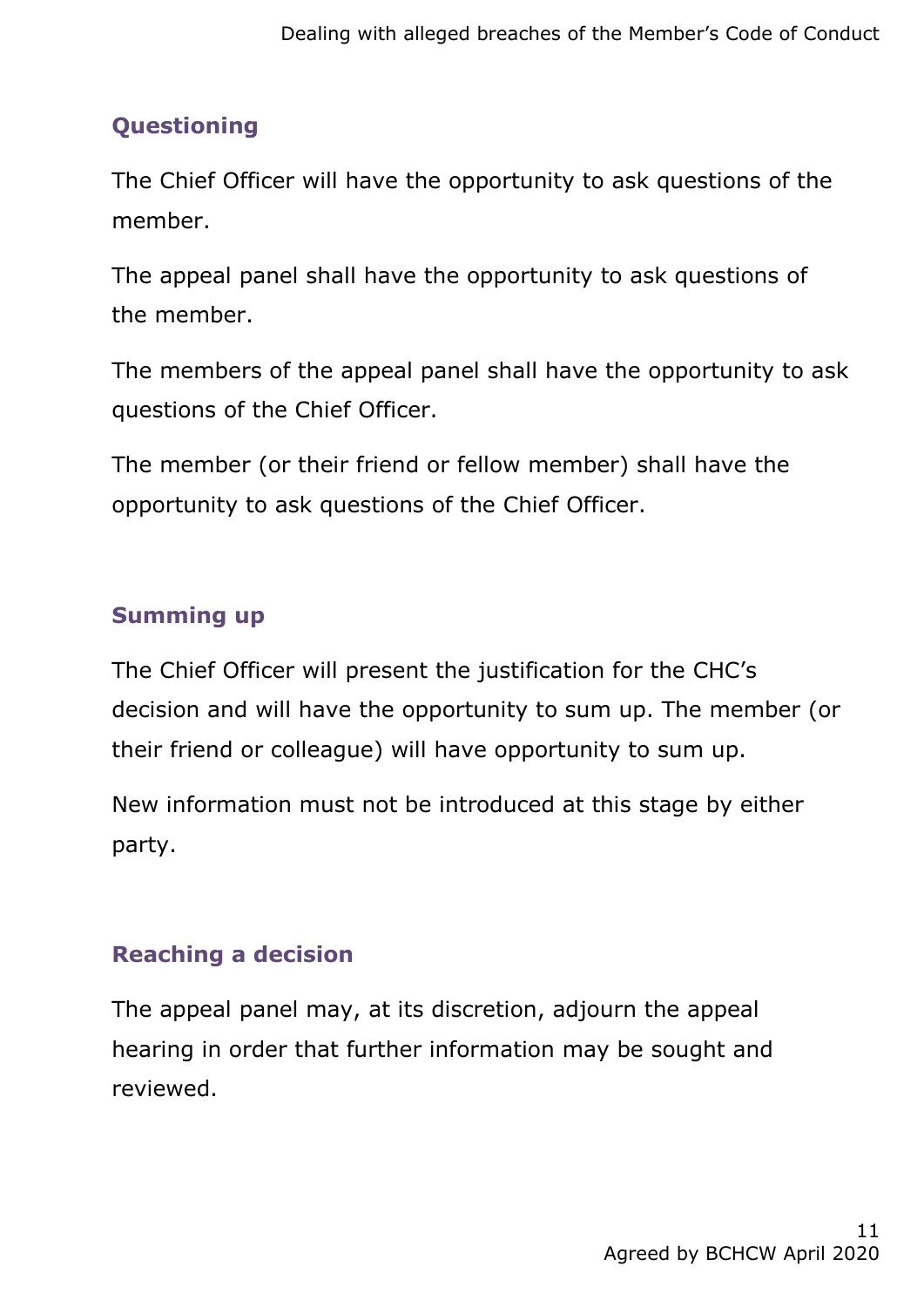The appeal panel shall deliberate in a virtual private session, only recalling both parties to clarify any points of uncertainty on evidence already given. If a recall is necessary both parties shall return.

When a decision is reached by the appeal panel they should inform the member and chief officer of the outcome immediately or within 7 calendar days. In either case, the decision will be notified to all parties in writing within 7 calendar days of the appeal. If this is not possible, we will let everyone involved know.

#### **Recommendation to the Welsh Ministers**

If no appeal has been received by the CHC within 14 days of the outcome being communicated to the member, or if an appeal is received but the outcome is upheld on appeal, then the CHC will contact the Board of CHC's to ask that they consider making a recommendation to the Welsh Ministers to terminate membership.

The Board of CHC's, having first carried out any further consultation that is required with the CHC, will decide whether that recommendation should be made. If the member has been appointed by 3rd sector or Local Authority, the relevant body must also be consulted by the CHC Board before a recommendation is made.

Following a decision by the Board of CHC's on whether to recommend termination, a letter must be sent to the member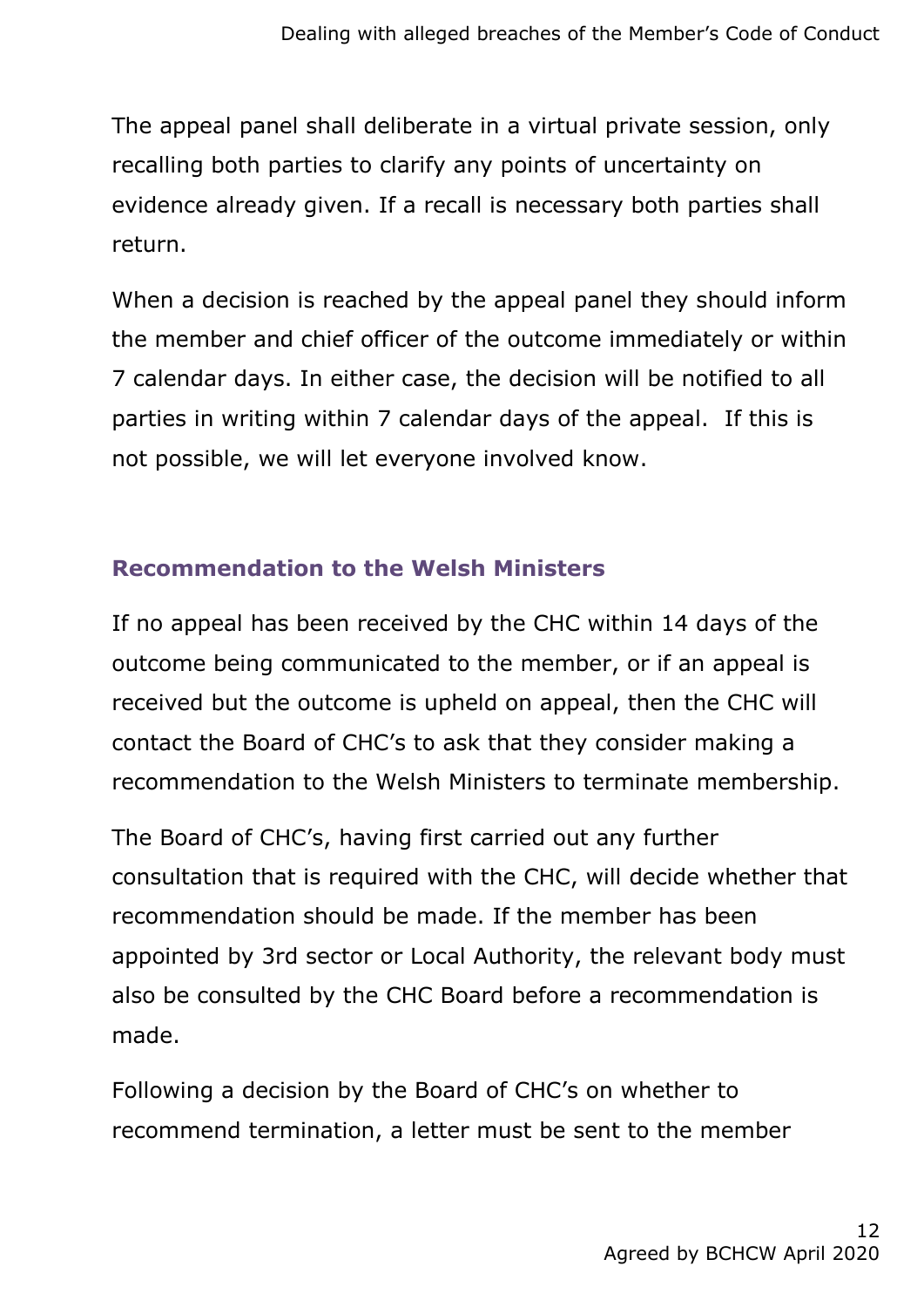notifying them of whether a recommendation to the Welsh Ministers is being made.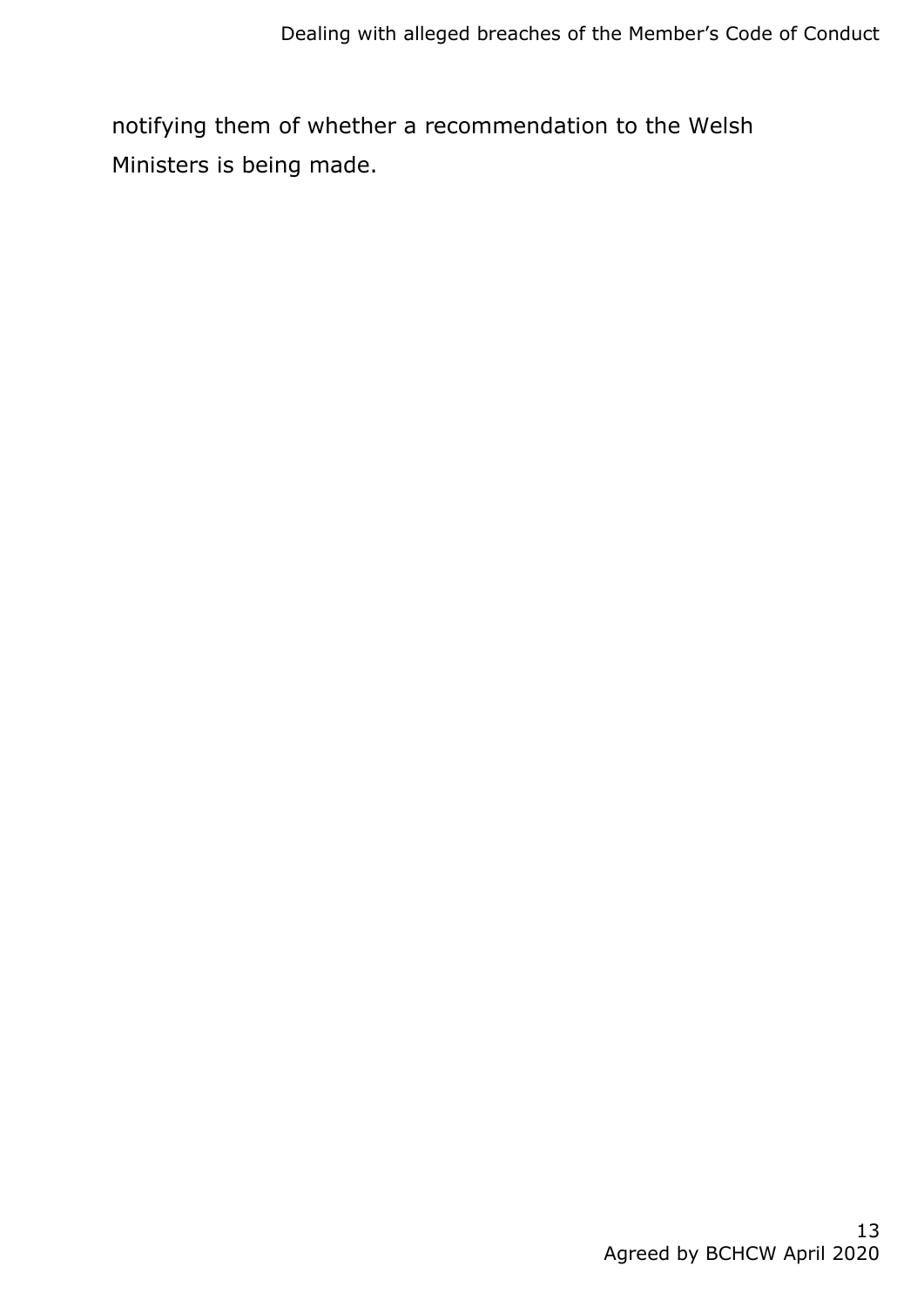# **Alleged breach by a CHC Chair during the coronavirus pandemic**

Where a CHC Chair is alleged to have breached the Code of Conduct the following process applies:

### **Investigation**

With agreement from the Chair of the Board of CHC's, the Chief Executive of the Board of CHC's will commission an investigation. This will be conducted by someone separate to the incident and not otherwise involved in the Code of Conduct procedure. It may take us longer to appoint an Investigating Officer. If this happens we will tell everyone involved.

We will do our very best to respond to any concerns in a timely way. However, during this time our resources may be stretched, and some of our staff and members may not be available.

The investigation shall seek to identify the facts surrounding any alleged breach (es) including hearing directly from the CHC chair. Wherever possible, the investigating officer will speak to people by teleconference or videoconference instead of meeting them faceto-face.

It is not the role of the Investigating Officer to make any judgement about the case but only to produce a factual report. It may take the Investigating Officer longer to write the report due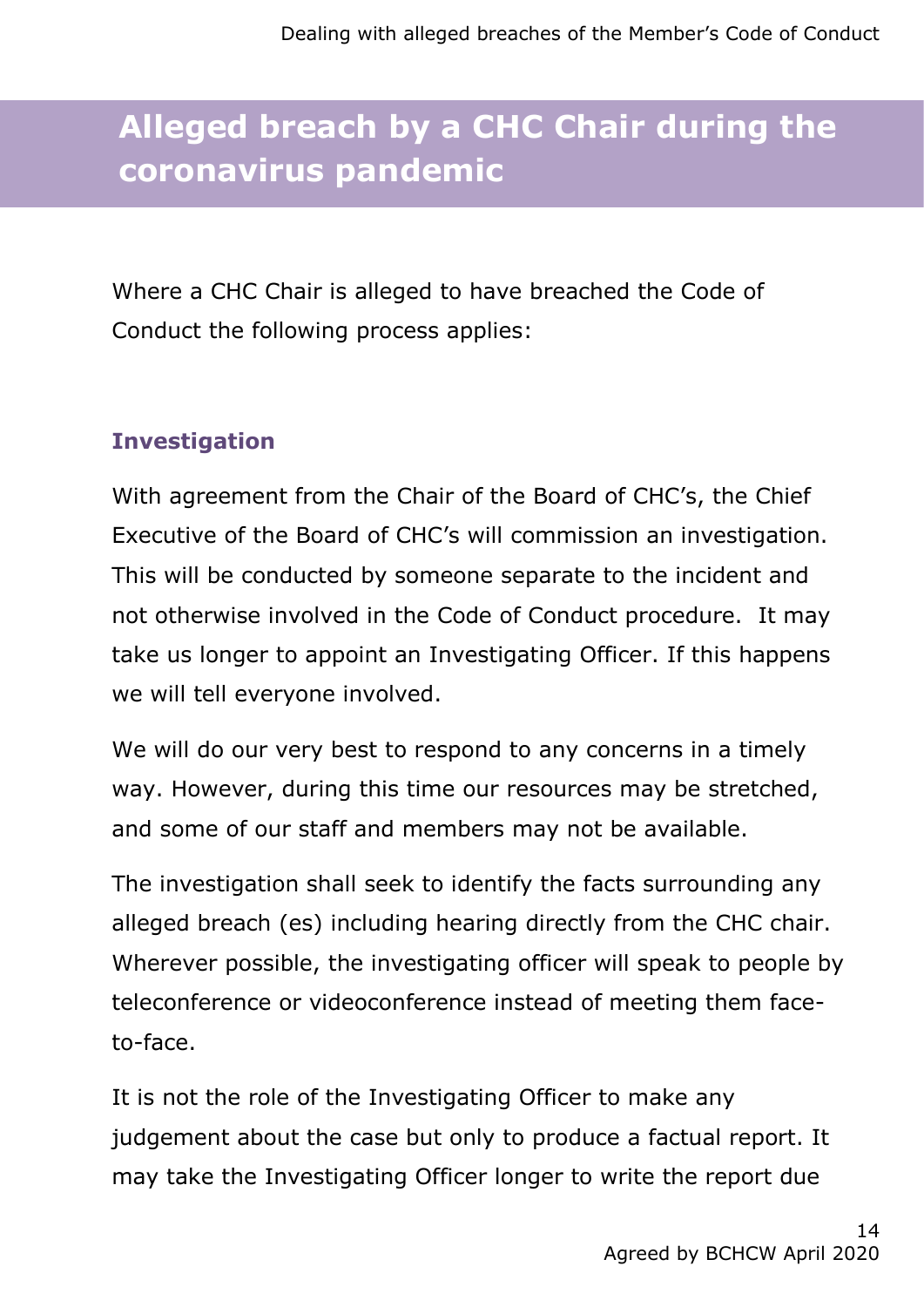to current circumstances. If this is the case, we will let everyone involved know.

In exceptional circumstances the Board of CHC's may, following consultation with the relevant CHC, recommend to the Welsh Ministers a temporary suspension of the CHC Chair's membership.

Where the CHC Chair was nominated as a member by the 3rd sector or Local Authority a recommendation to suspend membership can only be made after consulting the relevant appointing body.

The findings of the report shall be considered by the Chair of the Board of CHC's and nominated SMT member who shall determine if there is a case to answer.

#### **Code of Conduct hearing**

If it is deemed that there is a case to answer the CHC Chair will be invited to attend a virtual Code of Conduct hearing using video conferencing facilities. If it is not possible to arrange video conferencing facilities in a way that ensures a fair and confidential hearing then the process will be put on hold until face-to-face meetings are possible.

The virtual hearing will be conducted by 3 members of the Corporate Governance Committee, one of whom should be the Chair of the Corporate Governance Committee. A nominated SMT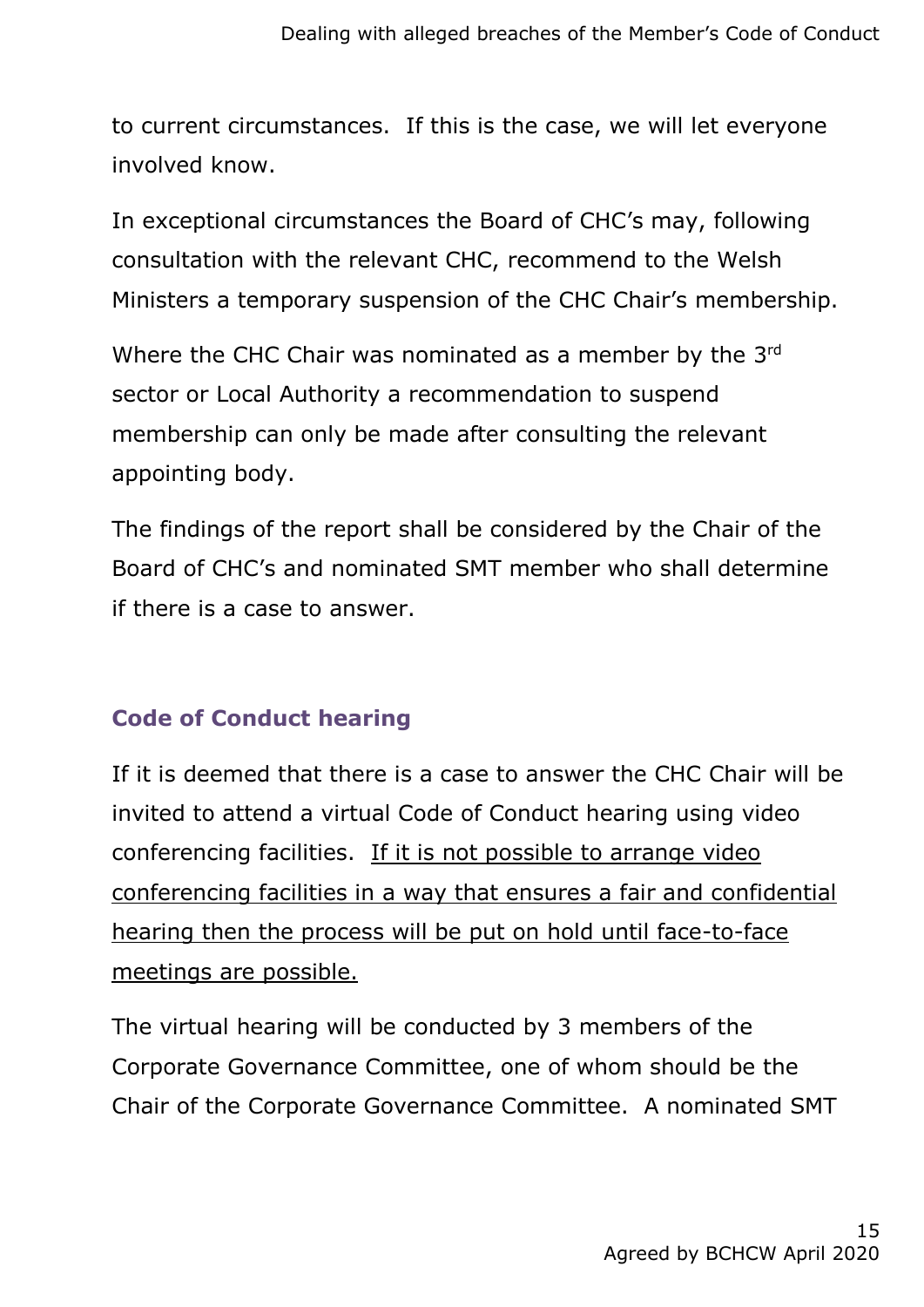member will be in attendance to provide support on any procedural matters if required.

The CHC Chair will have the right to be accompanied (virtually) by a friend or fellow member not acting in a legal capacity. To ensure everyone remains safe during this unprecedented time, we ask all participants to follow government guidance and use the technology made available.

During the virtual hearing the investigating officer will present their report along with supporting evidence. The report and any supporting evidence should be provided to the CHC Chair 2 weeks in advance.

The CHC Chair (or their companion) will have the opportunity to ask questions of the investigating officer or of any witnesses relating to the evidence they present.

The CHC Chair (or their companion) will have the opportunity to present their case and any supporting evidence. The panel will have the opportunity to ask questions of the member or any witnesses based on the evidence presented.

Following consideration of the evidence presented the panel will determine if the allegation is upheld.

#### **Reaching a decision**

If the allegation is not upheld then the decision will be communicated to the CHC Chair as soon as reasonably practicable**.**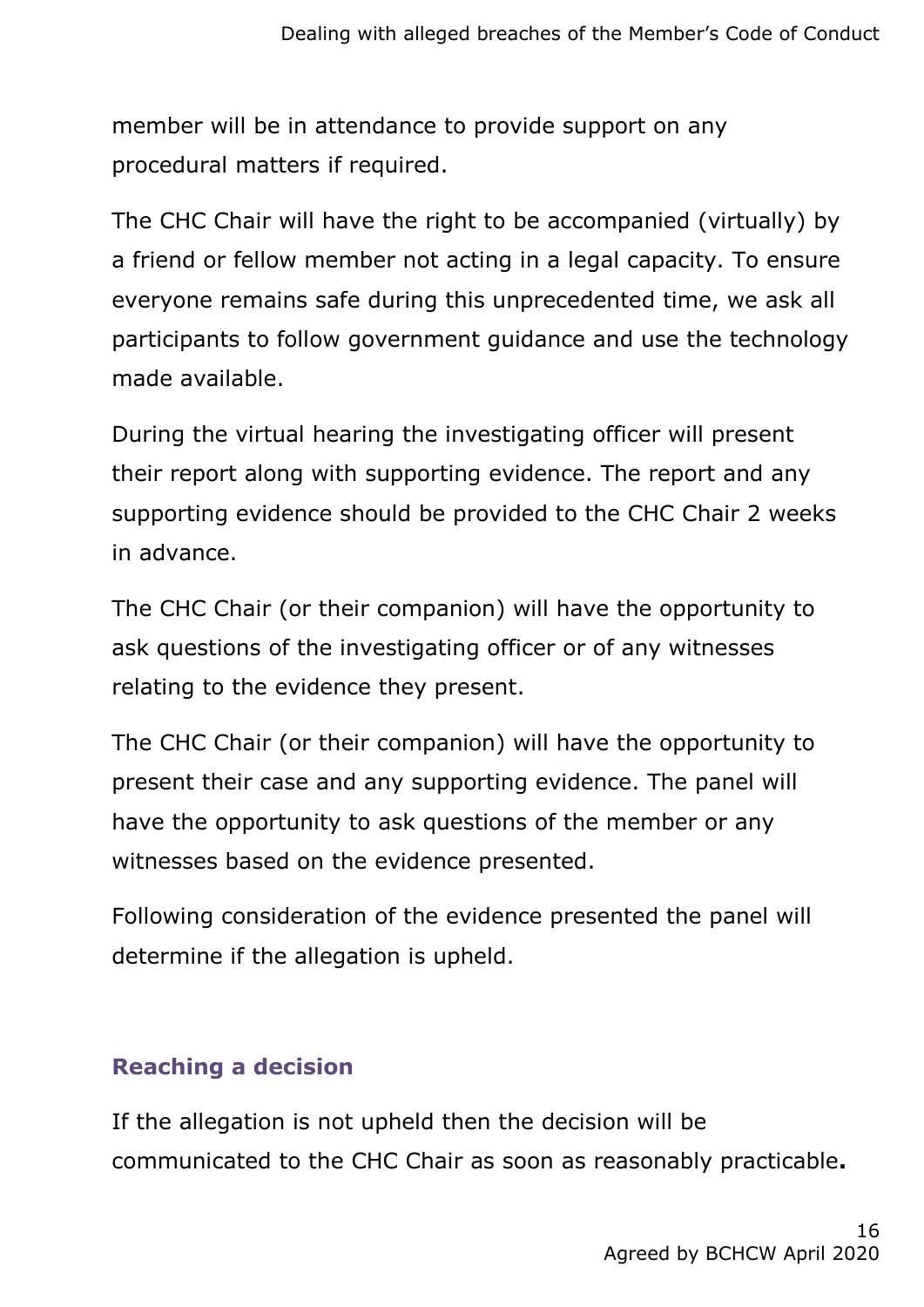If the allegation is upheld the virtual panel will determine the appropriate course of action.

This might include recommendations for learning and development and in these circumstances the CHC Chair will be informed of the outcome and asked to confirm their agreement to the recommended programme of learning and development.

If the panel do not deem that learning and development would be appropriate or successful, or the CHC Chair refuses to undergo the programme of learning and development, the panel can recommend to the Board of CHC's that a letter be sent to Welsh Ministers to recommend termination of membership.

Before coming to a decision on whether to make such a recommendation, the Board of CHC's must consult with the Executive Committee of the relevant CHC. If the CHC Chair has been appointed by 3<sup>rd</sup> sector or Local Authority, the relevant body must also first be consulted.

Following a decision by the Board of CHC's to recommend termination, a letter must be sent to the member notifying them of the Board's decision.

Before the recommendation is made to the Welsh Ministers the CHC Chair will be given the opportunity to appeal in accordance with the Appeal Process below.

If no appeal has been received within 14 days of the decision being communicated to the CHC Chair then the Board will make the recommendation to the Welsh Ministers.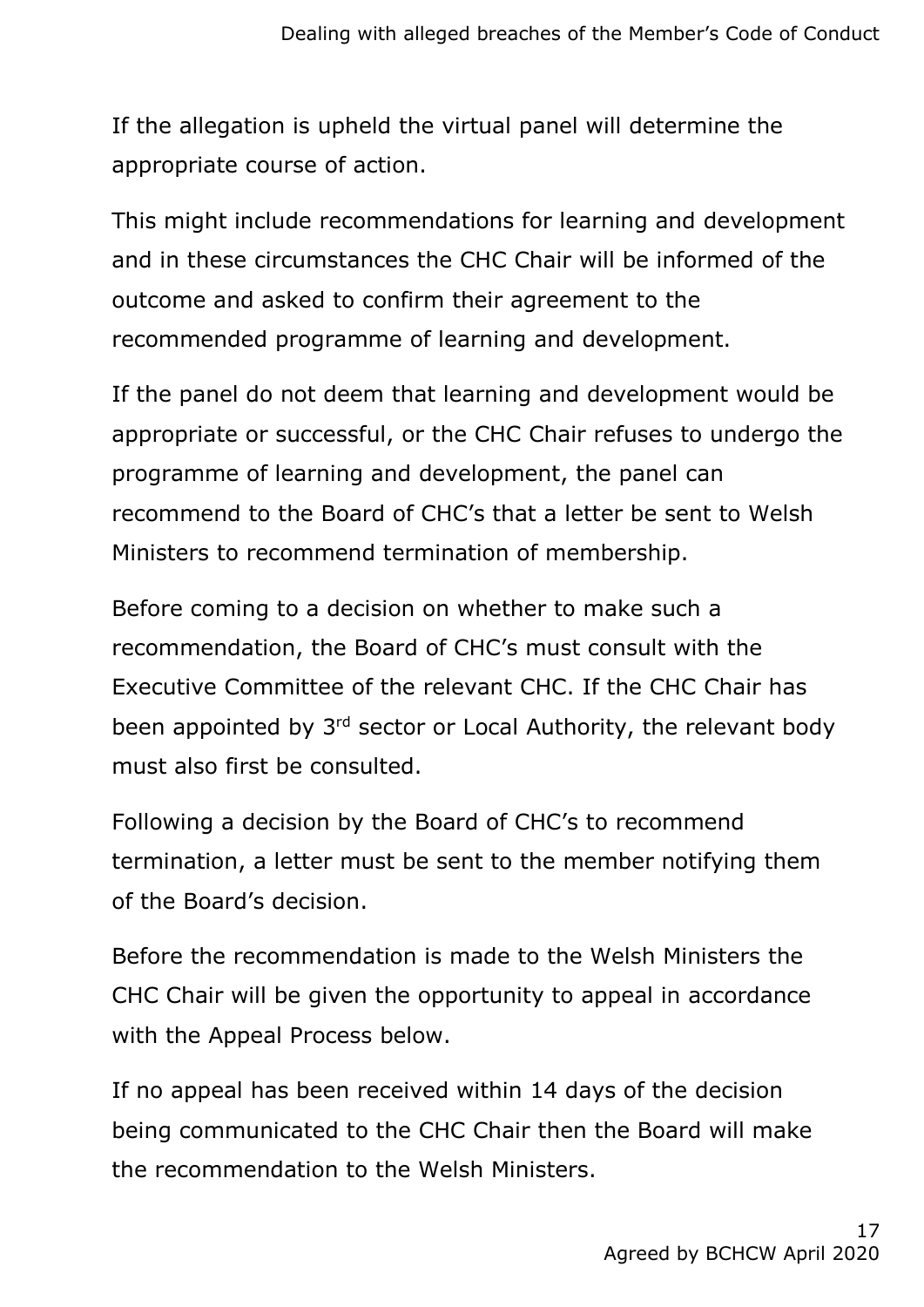## **Appeal process**

A CHC Chair who wishes to appeal must lodge their intention to appeal within 14 calendar days of receiving written notification of the determination.

This notification of intention to appeal should indicate the grounds on which this appeal is based. The member should be explicit as to whether this is an appeal against the judgement of the panel, against the action determined by the Board, or against any procedural aspect of the investigation and hearing itself.

An appeal panel will be appointed and the administrative arrangements put in place within 14 calendar days and wherever possible the appeal heard within 28 calendar days of the notification of appeal being received. If this is not possible we will inform everyone involved.

The virtual appeal panel will consist of the Chair of the Board of CHC's and 2 other members of the Board of CHC's not involved in the previous panel.

In exceptional circumstances it may be necessary to extend this deadline with the agreement of both parties but every effort should be made to hear the appeal promptly.

Where appropriate a member of the SMT will be made available to support the panel or provide advice on procedural aspects but will not be involved in the decision making process.

The purpose of the appeal is to establish if the decision taken at the Code of Conduct hearing was reasonable in light of the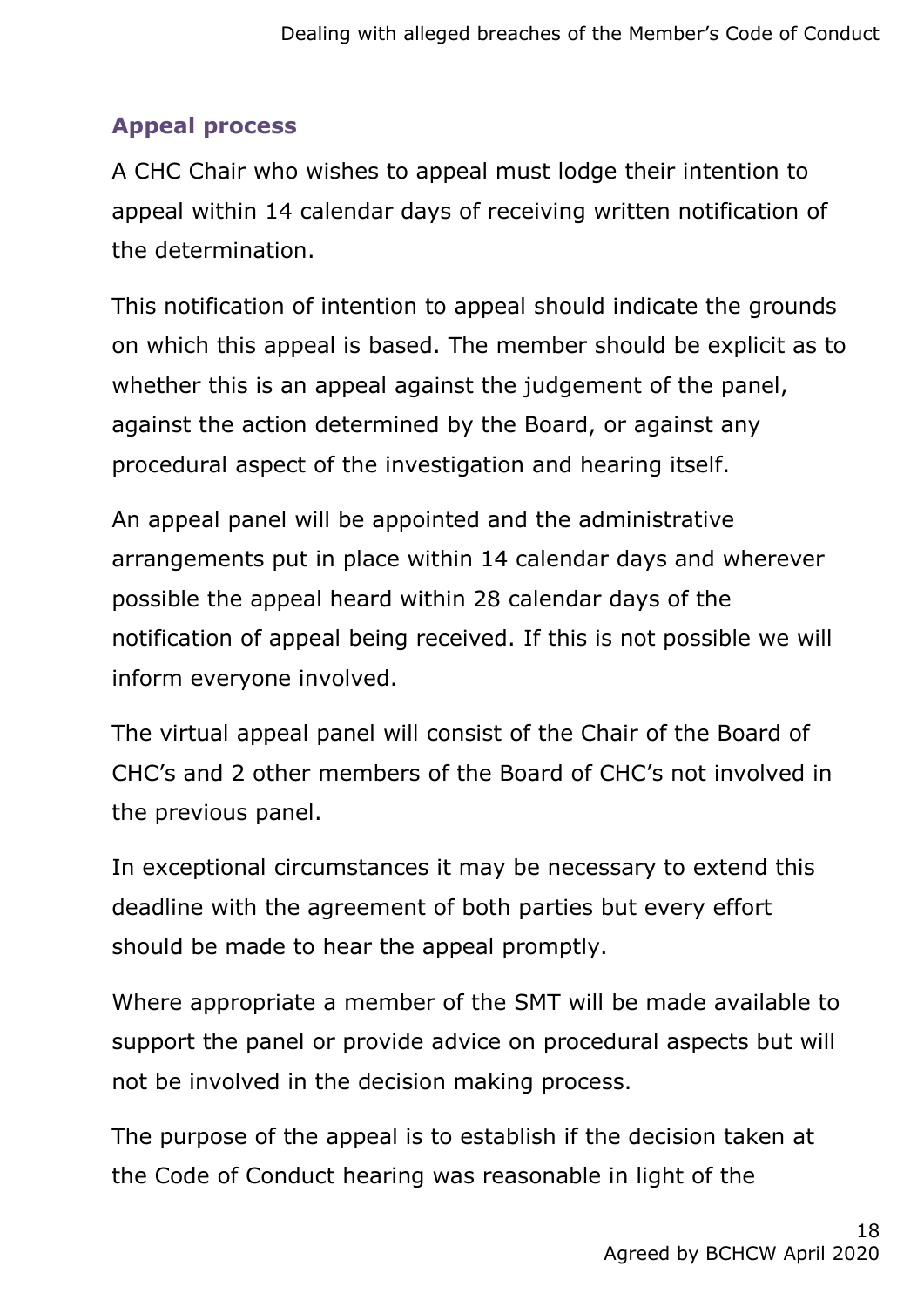grounds raised by the member. The appeal is not a re-hearing of the original evidence.

The virtual appeal hearing will consider specifically whether the action determined by the CHC Board was fair and reasonable. The appeal hearing may look at whether the procedure was applied correctly.

The appeal will take account of any substantial new information cited in the grounds for appeal.

An SMT member will be nominated to represent the Board of CHCs and the nominated member along with the CHC Chair (and companion) will remain present throughout the virtual proceedings until the appeal panel adjourn to deliberate in private.

The CHC Chair (or companion) shall confirm their grounds of appeal and provide information supporting their case.

# **Questioning**

The nominated SMT member will have the opportunity to ask questions of the CHC Chair.

The panel shall have the opportunity to ask questions of the CHC Chair.

The CHC Chair or representative shall have the opportunity to ask questions of the nominated SMT member.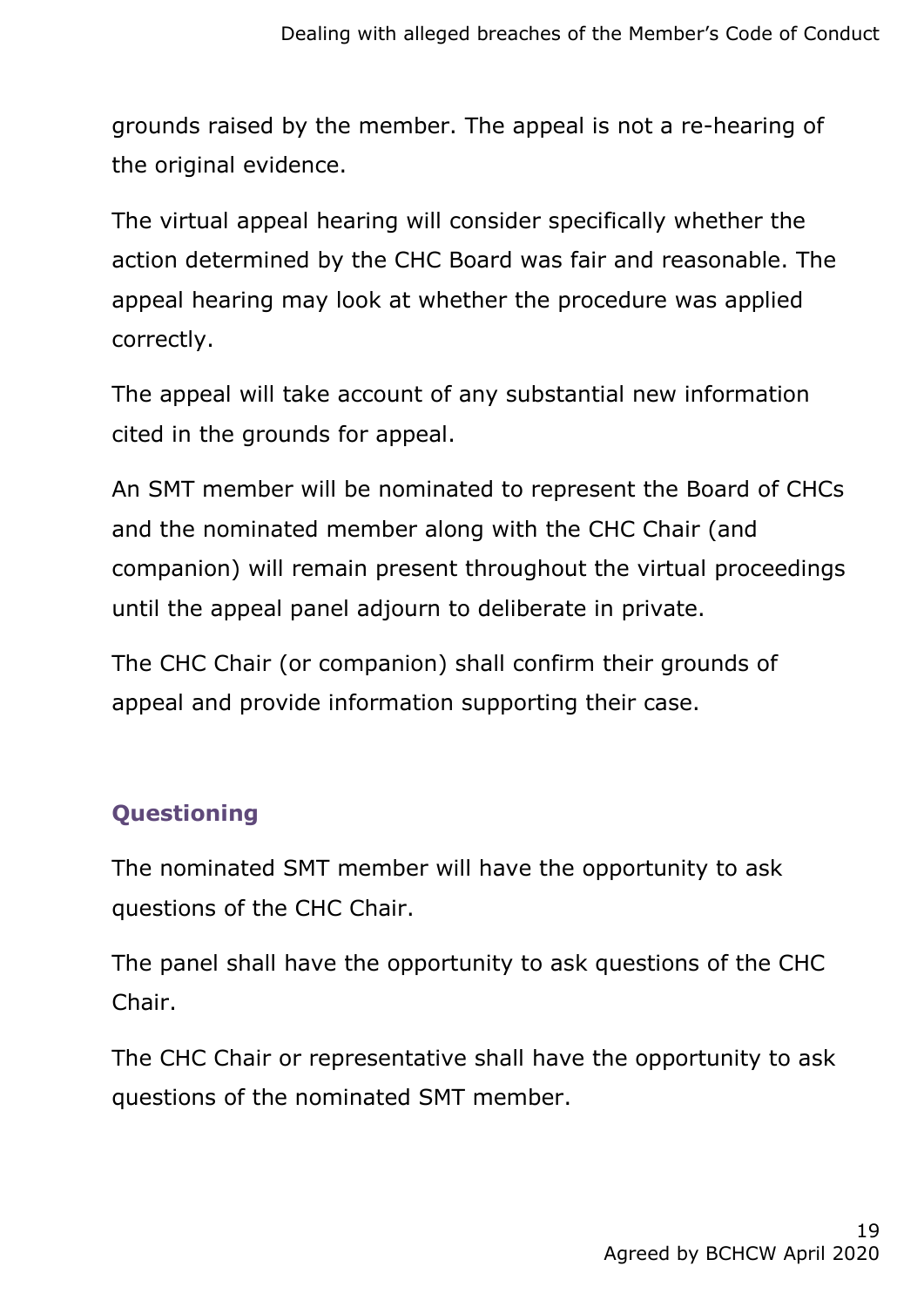The members of the panel shall have the opportunity to ask questions of the nominated SMT member.

#### **Summing up**

The nominated SMT member will present the justification for the Board of CHC's decision and will have the opportunity to sum up. New information must not be introduced at this stage.

The CHC Chair or representative will have opportunity to sum up. New information must not be introduced at this stage.

#### **Reaching a decision**

The appeal panel may, at its discretion, adjourn the appeal hearing in order that further information may be sought and reviewed.

The appeal panel shall deliberate in a virtual private session only, recalling both parties to clarify any points of uncertainty on evidence already given. If a recall is necessary both parties shall return to the virtual appeal panel hearing.

When a decision is reached by the virtual appeal panel they should inform the CHC Chair and nominated SMT member of the outcome immediately or, if the decision is to be given in writing, within 7 calendar days.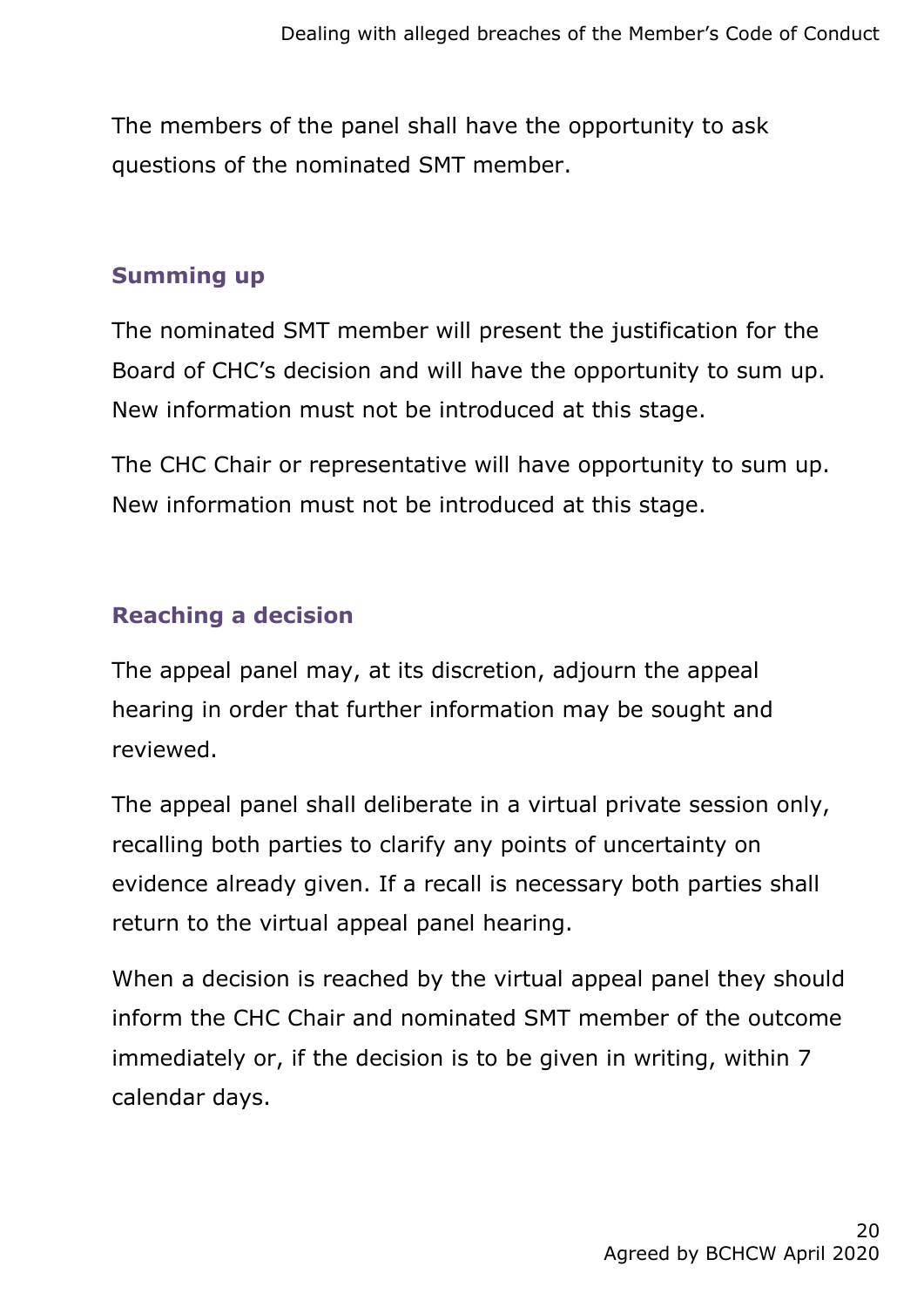In either case, the decision will be notified or confirmed to all parties in writing within 7 calendar days of the appeal. If this is not possible, we will let everyone involved know.